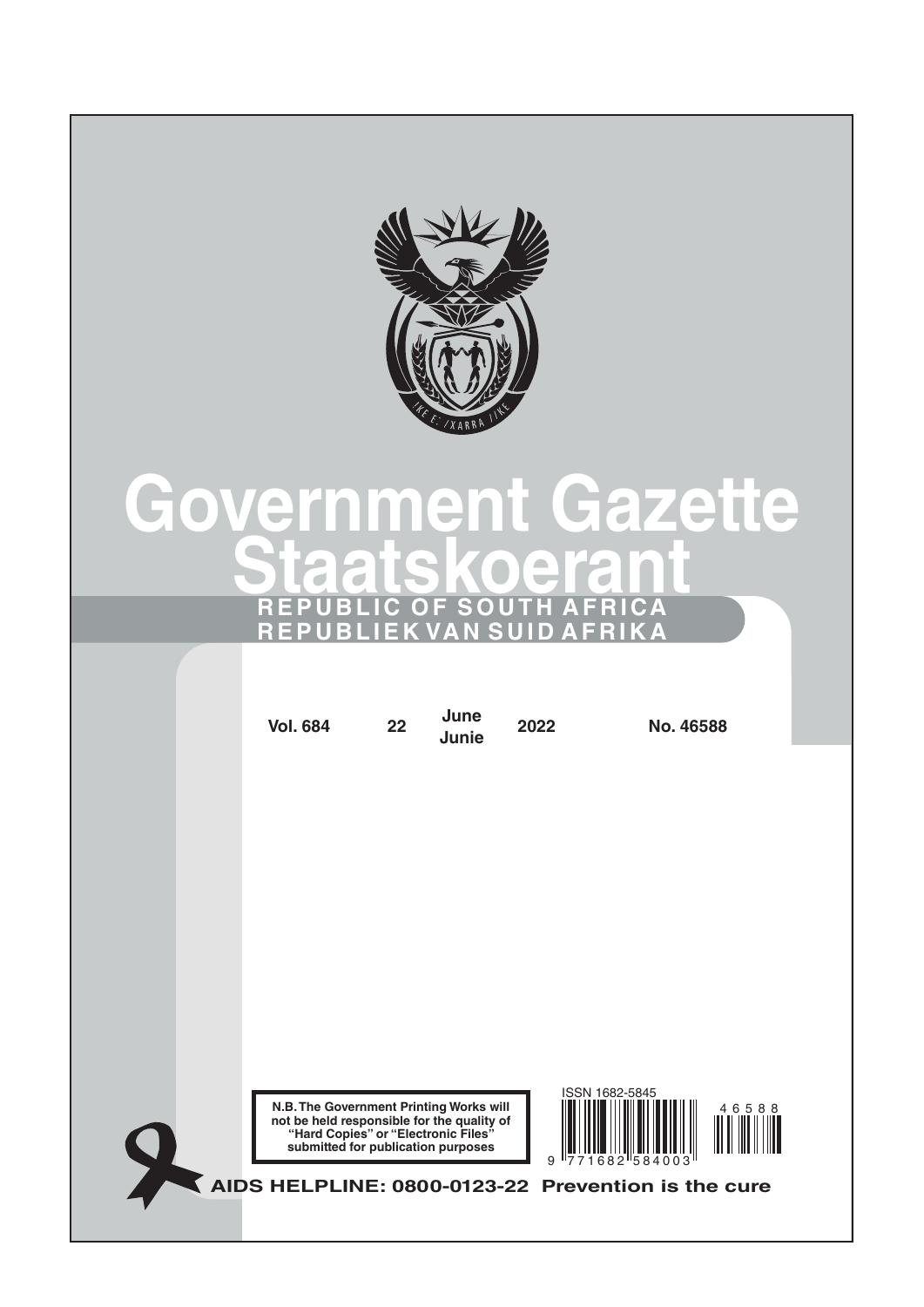### **IMPORTANT NOTICE:**

**The GovernmenT PrinTinG Works Will noT be held resPonsible for any errors ThaT miGhT occur due To The submission of incomPleTe / incorrecT / illeGible coPy.**

**no fuTure queries Will be handled in connecTion WiTh The above.**

#### **Contents**

|      |                                                                                                                                                 | Gazette | Page |
|------|-------------------------------------------------------------------------------------------------------------------------------------------------|---------|------|
| No.  |                                                                                                                                                 | No.     | No.  |
|      | <b>GENERAL NOTICES • ALGEMENE KENNISGEWINGS</b>                                                                                                 |         |      |
|      | Transport, Department of / Departement van Vervoer                                                                                              |         |      |
| 1099 | Road Accident Fund, 1996 (Act No. 56 of 1996), as amended: List of nominations received in response to the invitation for nomination of persons |         |      |
|      |                                                                                                                                                 | 46588   |      |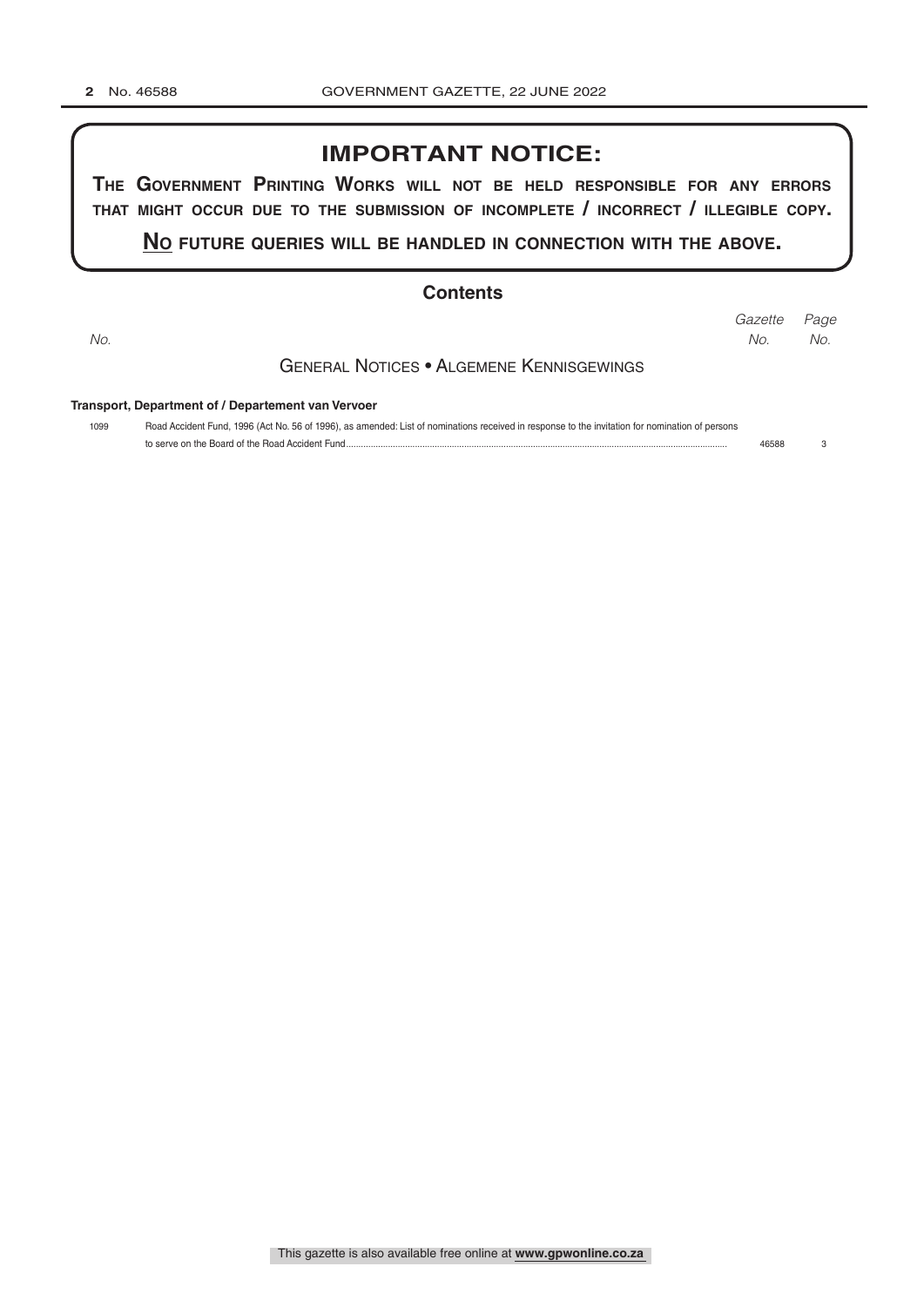# General Notices • Algemene Kennisgewings

### **DEPARTMENT OF TRANSPORT**

**NOTICE 1099 OF 2022**





Department: Transport **REPUBLIC OF SOUTH AFRICA** 



## **LIST OF NOMINATIONS RECEIVED IN REPONSE TO THE INVITATION FOR NOMINATION OF PERSONS TO SERVE ON THE BOARD OF THE ROAD ACCIDENT FUND**

The Road Accident Fund is a national public entity established for the purpose of paying compensation in accordance with the provisions of the Road Accident Fund Act, 1996 (Act No. 56 of 1996) as amended, for loss or damage wrongfully caused by the driver of motor vehicles within the Republic of South Africa.

The Fund has a Board, whose function, amongst others, is to exercise the overall authority and control over the financial position, operation and management of the Fund. The Board serves for a period of three (3) years and is accountable to the Minister of Transport. The current Board was appointed with effect from 4 December 2019 and its term will expire on 3 December 2022.

An invitation for nomination was published in the national print media for nominations of persons to fill vacancies on the RAF Board. The deadline for submission of nominations was 8 May 2022.

As required in terms of section 10(9) (b) of the Road Accident Fund Act, 1996 (Act No. 56 of 1996), the Minister of Transport Mr F.A Mbalula hereby publishes the list of nominations received in response to the invitation, which reflects the names of the nominees together with the nominators.

Contact person for queries: Acting Chief Director: Public Entity Oversight, Department of Transport, Private Bag X 193, Pretoria, 0001.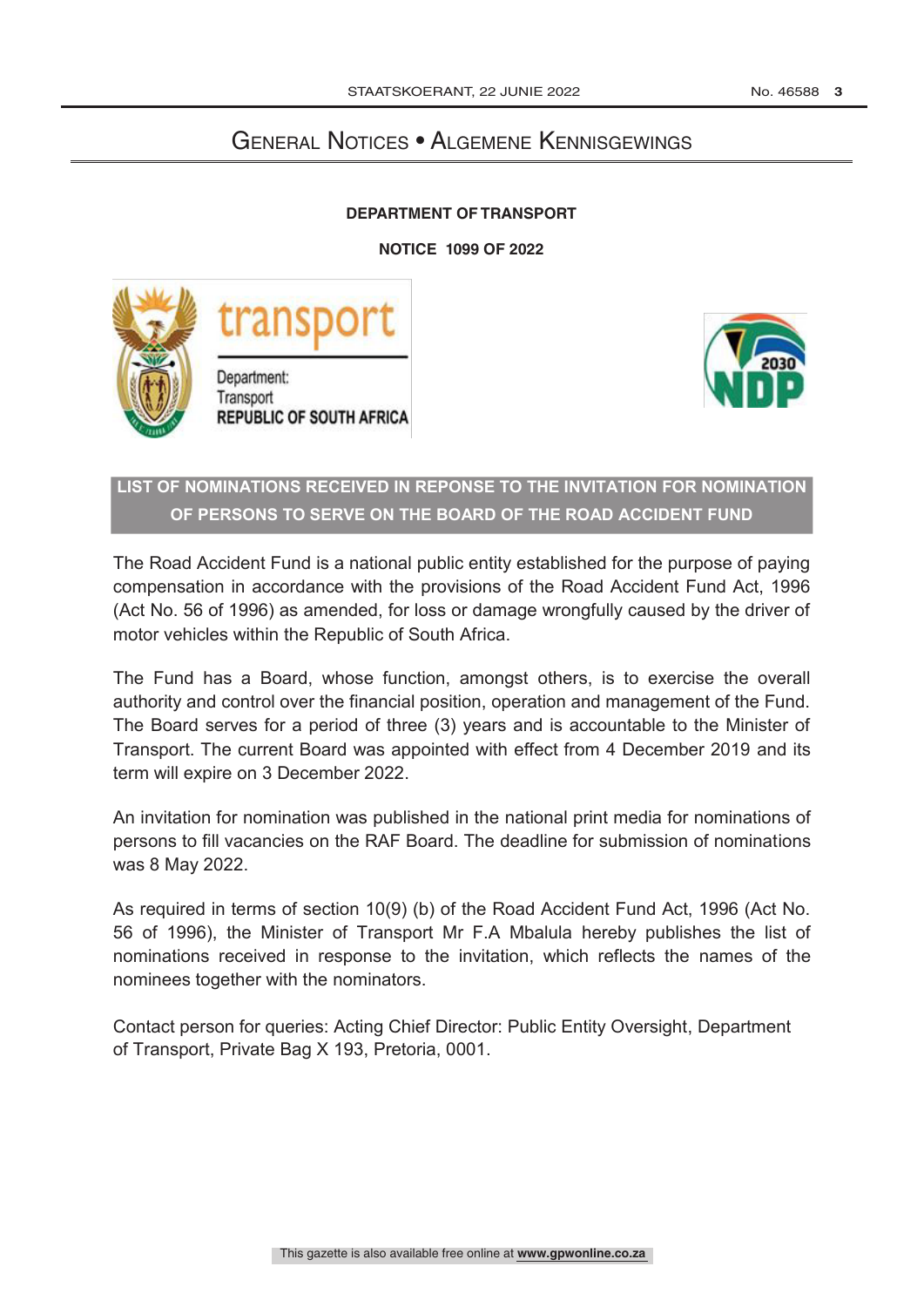### **RAF BOARD NOMINATIONS AND THEIR NOMINATORS LIST FOLLOWING THE CALL FOR SUITABLE AND EXPERIENCED PERSONS TO FILL VACANCIES ON THE BOARD**

| NO.            | <b>NOMINEE</b>                    | <b>NOMINATOR</b>                            |
|----------------|-----------------------------------|---------------------------------------------|
| 1              | Precious Nompumelelo Sibiya       | Thozama V. Mahlangu                         |
| 2              | Mongezi Menye                     | Vuyokazi Badi                               |
| 3              | <b>Bryan Chaplog</b>              | Racharld Lourens Maasdorp                   |
| 4              | Dr. Jonty Tshipa                  | Happy Ntshigila                             |
| 5              | Krishen Ganas Sukdev              | Nazir Ebrahim                               |
| 6              | Dr. Prittish Dala                 | Esau Maloka                                 |
| $\overline{7}$ | Nape Michael Moloto               | Yonela Mlunguza                             |
| 8              | Muhammed Ameen Ebrahim Amod       | Murphy Morobe & Mohammed<br>Groenewald      |
| 9              | Zukisa Millicent Ramaisa          | Willem Jan Grobler                          |
| 10             | Lefadi Lucas Makibinyane          | Itumeleng David Mothopong                   |
| 11             | Zenzele Gilbert Myeza             | Dr. Denis Winston Phakama<br><b>Ngobese</b> |
| 12             | <b>Tefo David Moatshe</b>         | Bongani Molefe & Refilwe Mongalo            |
| 13             | Dr. Tholumuzi Bruno Luthuli       | Herry Masindi                               |
| 14             | Adv. Motshedi Benjamin Lekalakala | M.P Ramotheba                               |
| 15             | Thembisa Jimana                   | Abram Luruli                                |
| 16             | Zephrus Molewa                    | Delia Ramawela                              |
| 17             | Ismail Adam Mamojee               | Lungile Ndhela                              |
| 18             | Adv. Mpati Mmasechaba Lebakeng    | Thabo Mofokeng                              |
| 19             | Spetho Siyengo                    | Prof. Wolfgang Thomas                       |
| 20             | Malome Mpho Joseph Hlabioa        | Meshack Mpho Molefe                         |
| 21             | Zanele Lorraine Franscois         | <b>Pastor Victor Patrick</b>                |
| 22             | Mmatli Samson Koloi               | Frans Tlou Methi                            |
| 23             | Thandiwe Loraine Pino             | Thabile Rathogwa                            |
| 24             | Ivan Moryde Radebe                | Nomvula Lindiwe Mkhonza                     |
| 25             | Raymond Matlhogonolo Maboe        | <b>Tshegofatso Gaongalelwe Motseto</b>      |
| 26             | Lawrence Mduduzi Ndlovu           | <b>Clement Scholtz</b>                      |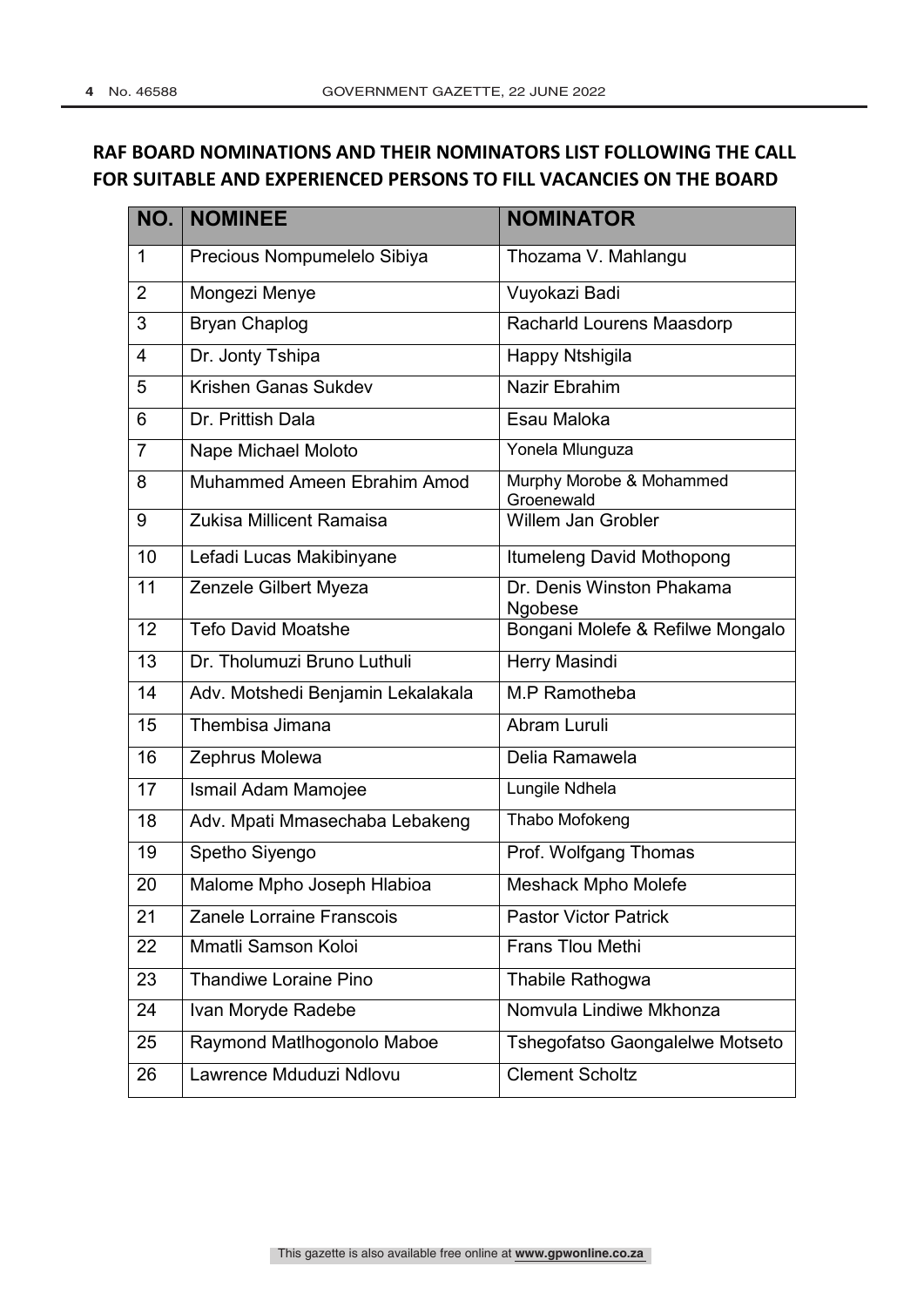| NO.             | <b>NOMINEE</b>                  | <b>NOMINATOR</b>                 |
|-----------------|---------------------------------|----------------------------------|
| 27              | Princess Mangoma                | Self-nominated                   |
| 28              | Bongani Hlophe                  | Lindelwa Nonjabulo Dlamini       |
| 29              | Nalini Maharaj                  | Dr. William Rowland              |
| 30              | Mbongeni Maqashelana            | Refiloe Mabaso                   |
| 31              | Phumlani Ennocent Mntambo       | Mthandeni Mordecai Langa         |
| 32              | Kenneth Linda Nkabinde          | Nozipho Tyobeka-Makeke           |
| 33              | Olwethu Sipuka                  | Self-nominated                   |
| 34              | <b>Xolani David Gwala</b>       | Richard Bongani Ndimande         |
| 35              | <b>Sihle Ndlovu</b>             | Feroza Suleman                   |
| 36              | <b>Ashley Latchu</b>            | Ridwhaan Khan                    |
| $\overline{37}$ | Lechabane Thapelo Aaron Mesehla | Self-nominated                   |
| 38              | <b>Bulelwa Koyana</b>           | W.J Grobler                      |
| 39              | Lusanda Unathi Rataemane        | Khotso Mothobi                   |
| 40              | Mkhuseli Ciyo                   | <b>Gerald Chirwa</b>             |
| 41              | Khuliso Kennedy Maimela         | Self-nominated                   |
| 42              | <b>Mashilo David Mogale</b>     | <b>Itumeleng Desmond Maimela</b> |
| 43              | Hulisani Helen Mushiane         | Dr. Andrew Wood                  |
| 44              | Fortune Mkhabela                | <b>Andile Shongwe</b>            |
| 45              | <b>Andile Monwabisi</b>         | <b>COSATU</b>                    |
| 46              | Dr. Natalie Skeepers            | Self-nominated                   |
| 47              | Dr. William Khotso De Wee       | Yvonne Mbane                     |
| 48              | <b>Grant Reagon Son</b>         | Ndileka Mandela                  |
| 49              | Zanoxolo Koyana                 | Sasabona Manganye                |
| 50              | Clive Bheka Zulu                | <b>Nelisiwe Pearl Ndela</b>      |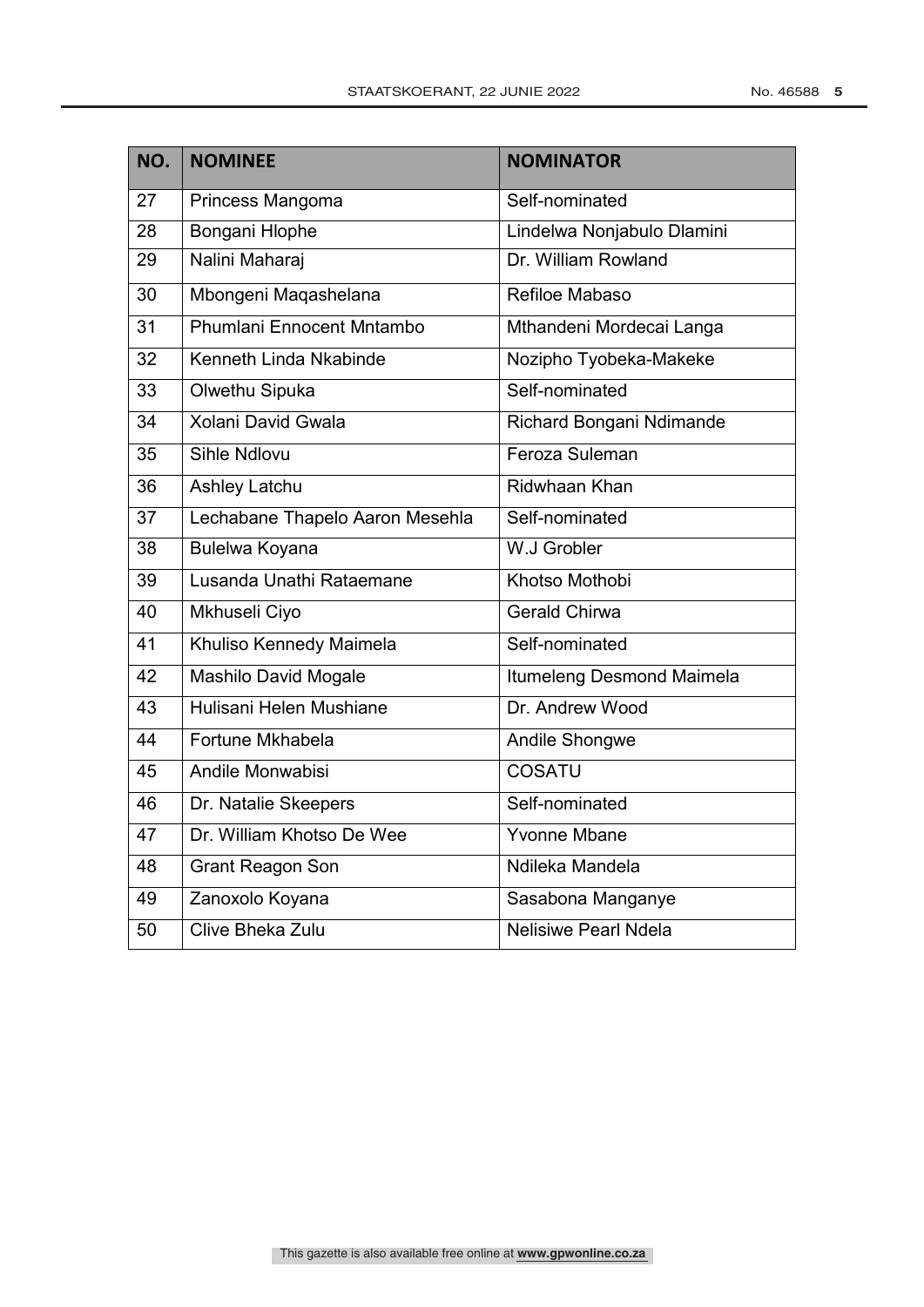This gazette is also available free online at **www.gpwonline.co.za**